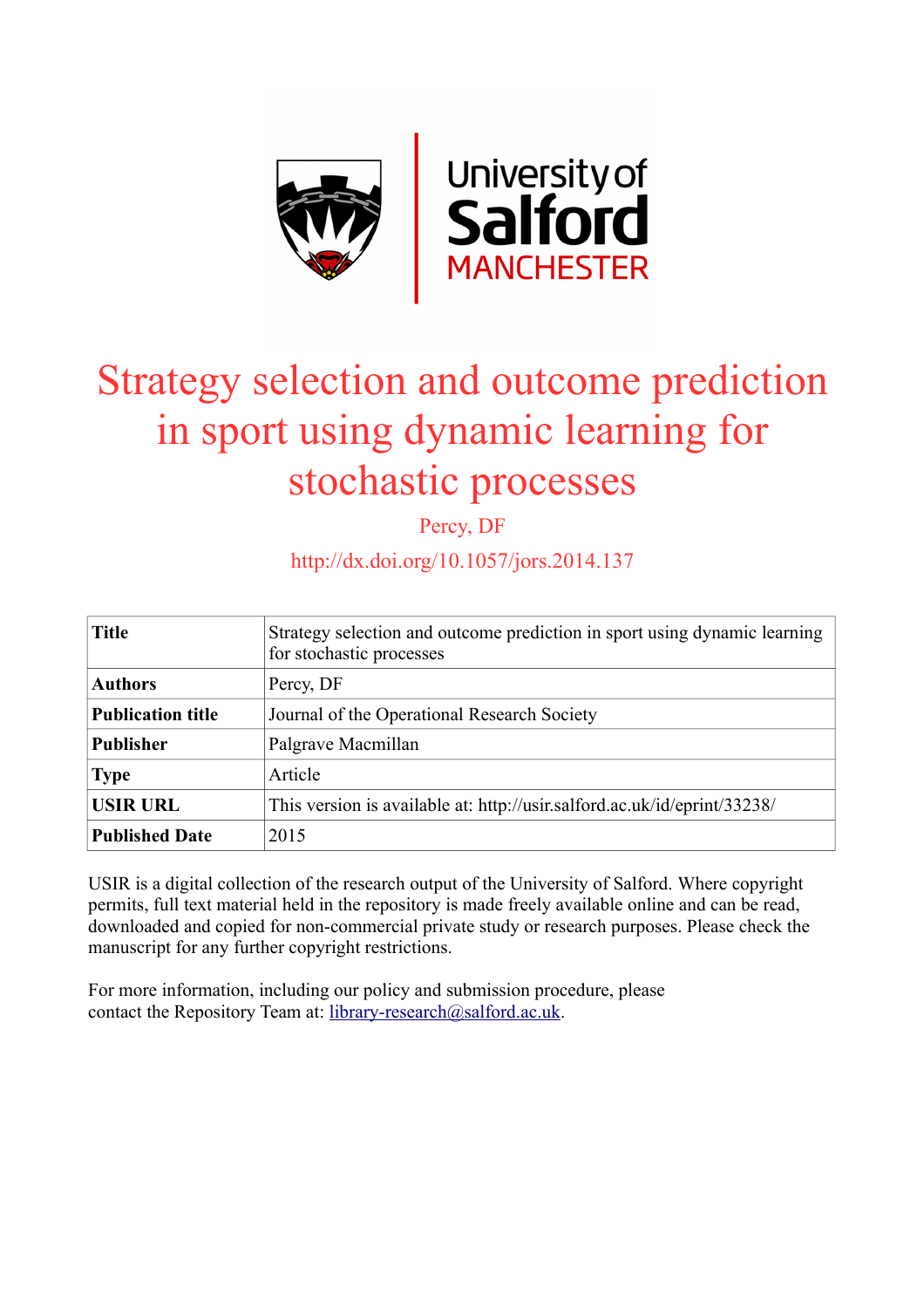## Strategy selection and outcome prediction in sport using dynamic learning for stochastic processes

### David Frank Percy \*

**Open** 

University of Salford, Manchester, UK

Stochastic processes are natural models for the progression of many individual and team sports. Such models have been applied successfully to select strategies and to predict outcomes in the context of games, tournaments and leagues. This information is useful to participants and gamblers, who often need to make decisions while the sports are in progress. In order to apply these models, much of the published research uses parameters estimated from historical data, thereby ignoring the uncertainty of the parameter values and the most relevant information that arises during competition. In this paper, we investigate candidate stochastic processes for familiar sporting applications that include cricket, football and badminton, reviewing existing models and offering some new suggestions. We then consider how to model parameter uncertainty with prior and posterior distributions, how to update these distributions dynamically during competition and how to use these results to make optimal decisions. Finally, we combine these ideas in a case study aimed at predicting the winners of next year 's University Boat Race. Journal of the Operational Research Society advance online publication, 18 March 2015; doi:[10.1057/jors.2014.137](http://dx.doi.org/10.1057/jors.2014.137)

Keywords: sports; stochastic processes; Markov processes; time series; learning; decision analysis

The online version of this article is available Open Access

#### 1. Introduction

All sports generate serial measurements collected 'withingame' (such as goals, tackles, runs, wickets and lap times that arise during play) and 'between-game ' (such as aggregate totals observed at the end of a match or competition), which we can model with various types of stochastic process. The published literature in operational research contains many examples of this, including an early article by McGarry and [Franks \(1994\)](#page-10-0) and recent papers by Smith (2007) and Dalang et al [\(2014\)](#page-10-0).

**Example 1 Example 1 Example 1 Example 1 Example 1 AU Example 1 COND Example 1 COND Example 1 COND COND Example 1 COND COPY COPY COPY COPY COPY COPY COPY COPY COPY COPY COP** [Brillinger \(2007\)](#page-9-0) and Stern (2009) present interesting operational research articles on the use of regression analysis for modelling within-game activity and subsequent results in football and cricket. Indeed, by treating time as a predictor variable and the measurement of interest as the response variable, regression analysis can be regarded as a tool of automatic learning and is the most natural way for adapting parameters of static models to allow for new longitudinal and cross-sectional data that arise during the course of a match, tournament or season. Regression models are often constructed to enable easy evaluation and testing, with fairly simple practical interpretations. Variations including logistic, log-linear, normal and tobit regression provide sufficient flexibility to deal with discrete, continuous and mixed performance measures.

However, regression models are generic forms that usually treat all past observations with equal importance. This paper focusses on stochastic processes that typically attach more weight to recent data than to historical data. This potentially offers greater accuracy in resolving evolving decision problems dynamically. Nevertheless, regression models can be present implicitly in all the settings considered here, in order to adapt parameters to different (possibly changing) factors.

The general purpose of stochastic process modelling is to enable statistical analyses that generate optimal decisions relating to strategy selection and outcome prediction. These analyses are enhanced by revising decisions in real time as the relevant sports competitions are under way, using the techniques of Bayesian updating or dynamic learning. Such investigations can benefit sporting participants, who might improve their performances by choosing appropriate courses of action during play, and those with gambling interests, who might wish to determine the probabilities of various events as play progresses.

This paper reviews some of the sports, models and analyses that have been published to address these principles and objectives. We explore commonality and disparity among these publications, and consider de ficiencies that might be resolved. In particular, our investigations reveal a prevalence of a restricted class of stochastic processes, with little attention given to dynamic learning. We consider the feasibility, practicality and benefits that this aspect might contribute to these and other sports. It is convenient for classi fication purposes to consider discrete-time and continuous-time stochastic processes separately, though the distinction can be arbitrarily blurred depending upon the time intervals involved. Similarly, performance outcome measures can be classified as discrete, continuous or mixed random variables.

<sup>\*</sup>Correspondence: David Frank Percy, Salford Business School, University of Salford, Manchester M5 4WT, UK.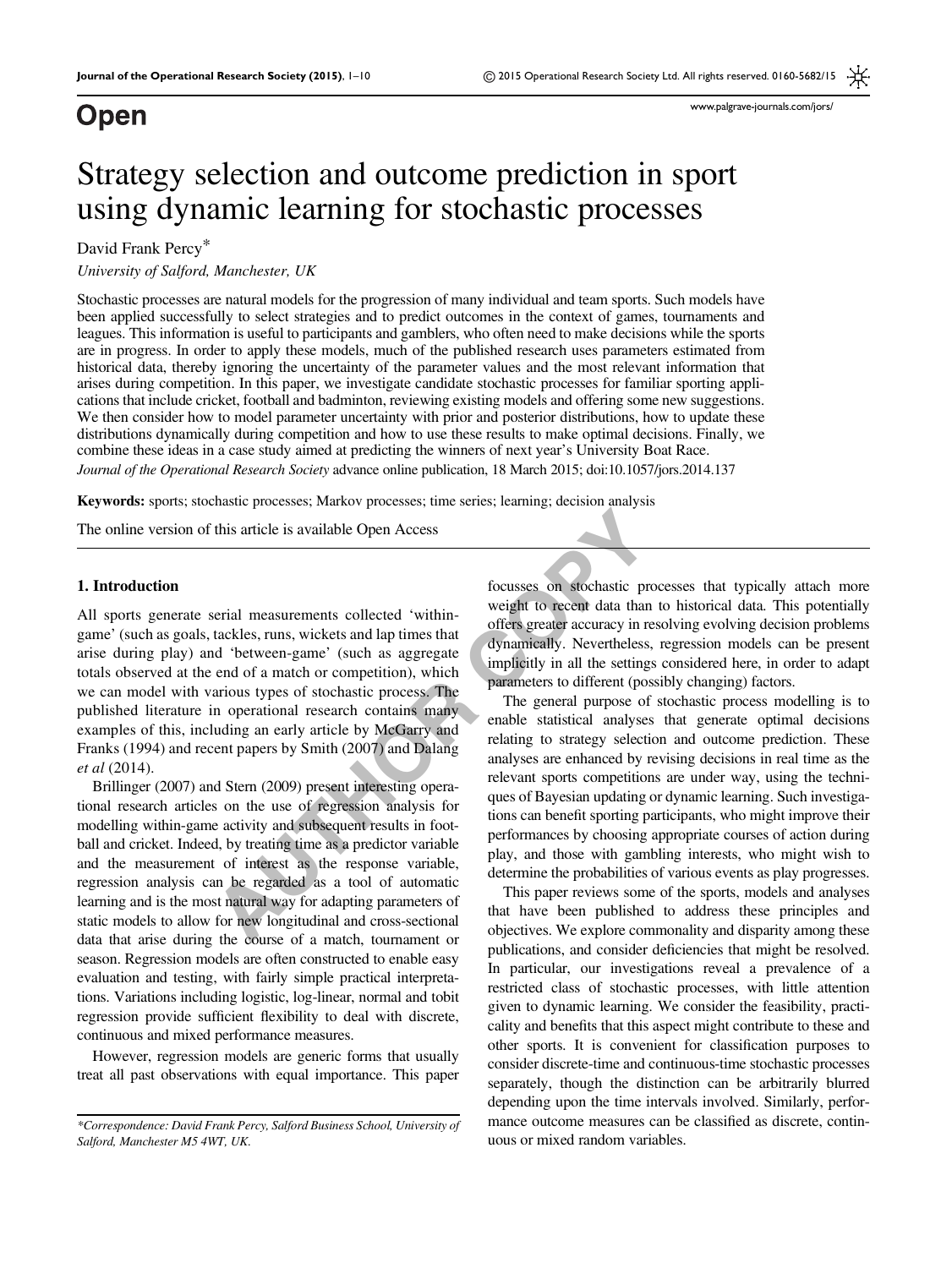Discrete-time models are useful for sports such as golf, cricket, snooker and tennis, as they generate sequences of observations corresponding to scores after countable numbers of holes, balls, shots and rallies have been played. We particularly consider discrete-time Markov chains and timeseries models as suitable for sports like these. Continuous-time models are useful for sports such as football, hockey, athletics, swimming, speed skating and basketball, as they generate sequences of observations corresponding to goals scored, changes of possession, changes of lead and baskets scored after uncountable periods of time. We particularly consider continuous-time Markov chains and point process models as suitable for such observations in sports like these.

The inferential aspects of this paper relate to dynamic learning in the form of prior–posterior analysis and sequential updating, and decision analysis in the form of outcome prediction and strategy selection. The applications that we consider to demonstrate these modelling techniques and analytical methods include cricket, football and badminton. We finish with a case study designed to illustrate all these methods in the context of predicting who will win next year 's University Boat Race.

#### 2. Discrete-time stochastic processes

In this section, we consider random vectors  $x_n$  that are observable at discrete time points  $n \in \mathbb{N}$ , where the sequence of observations begins at time 0. Component  $i = 1, 2, ...$  of  $\mathbf{x}_n$  is a random variable  $X_{i,n}$  that takes one of these forms: discrete with finite support such as  $X_{i,n} \in \{1, ..., m\}$ ; discrete with countably infinite support such as  $X_{i,n} \in \mathbb{N}$ ; continuous with uncountable support such as  $X_{i,n} \in \mathbb{R}$ ; mixed (part discrete, part continuous). There are four common approaches to modelling and analysing the multivariate stochastic process  $\{x_n\}$ :

- **EXECUTE: EXECUTE: EXECUTE: EXECUTE: EXECUTE: EXECUTE: AUTHAGING ISSOCITE: AUTHAGING ISSOCITE: AUTHAGING ISSOCITE: AUTHAGING ISSOCITE: AUTHAGING ISSOCITE: AUTHAGING ISSOCITE: AUTHAGING ISSOCITE:** • Fit a joint probability distribution to  $\mathbf{x}_n$  with parameters that vary over time. Suitable discrete candidates are the multivariate Poisson distribution, the multinomial distribution and the multivariate hypergeometric distribution. See Maher [\(1982\)](#page-10-0) and [Dixon and Coles \(1997\)](#page-10-0) for examples of this approach that use 'between-game ' observations arising from football games. Continuous options include the multivariate normal distribution, after linear transformation of  $x_n$  if required.
- Adopt a multi-stage procedure by de fining sequentially independent stochastic processes  $\{X_{1,n}\}, \{X_{2,n}|X_{1,n}\},$  etc. | Repeatedly applying the multiplication law of probability then constructs a joint probability distribution if required. This approach reduces the multivariate problem to one of modelling and analysing several univariate random variables. It induces a lack of symmetry among the components  $\mathbf{x}_n$ , which is desirable for some sporting applications and inappropriate for others.
- General constructions of joint distributions can be derived from marginal distributions using copulae as described by

[Nelsen \(1999\)](#page-10-0) and applied to football by [McHale and Scarf](#page-10-0) [\(2011\)](#page-10-0). This also has the advantage of reducing a multivariate problem to several univariate problems and has the advantage of retaining symmetry if required.

• Combine the components of  $\mathbf{x}_n$  into a single random variable  $X_n$  by means of a simple transformation. Although this formulation generates a simple univariate summary of the process at time point  $n$ , the specification can be unnatural and inconvenient for subsequent modelling and analysis.

A sporting illustration of these concepts is obtained by reviewing the scores after each over in a game of cricket, which may be categorised as 'within-game ' data collection. In this context, the random vector  $\mathbf{x}_n$  might be defined with two components that represent the number  $R_n$  of runs scored by the batting side and the number  $W_n$  of wickets taken by the bowling side after  $n \in \mathbb{N}$  overs. Although we could fit a bivariate distribution for  $R_n$  and  $W_n$  directly from observed data, the natural modelling approach is to analyse the bivariate stochastic process  $\{x_n\}$  as a multi-stage model by de fining separate stochastic processes  $\{W_n\}$  and  $\{R_n | W_n\}$  and applying the multiplication law of | probability  $p(r_n, w_n) = p(r_n|w_n)p(w_n)$ . This is the approach used | by [Duckworth and Lewis \(1998\)](#page-10-0), who famously devised a method for predicting final scores conditional upon numbers of wickets remaining in one-day cricket. It is also possible to apply the fourth approach above to this cricket scenario by de fining a combination of the component random variables  $R_n$  and  $W_n$  as

$$
\mathbf{X}_n = \begin{pmatrix} R_n \\ W_n \end{pmatrix} \Rightarrow X_n = 11R_n + W_n + 1
$$

for  $R_n = 0, 1, 2, ...$  and  $W_n = 0, 1, ..., 10$ . With this notation, the possible values for  $X_n$  are countably infinite and an observed score of 148 for 7 after 32 overs corresponds to  $r_{32} = 148$ ,  $w_{32} = 7$  and  $x_{32} = 1636$ , for example. However, this formulation does not lend itself well to further analysis.

#### 2.1. Markov chains

A discrete-time Markov chain for random vector  $\mathbf{x}_n$  satisfies

$$
p(\mathbf{x}_{n+1} | \mathbf{x}_n, \dots, \mathbf{x}_0) = p(\mathbf{x}_{n+1} | \mathbf{x}_n)
$$
 (1)

for  $n \in \mathbb{N}$ . In the case where  $\mathbf{x}_n = X_n$ , this simplifies to the univariate model

$$
p(x_{n+1} | x_n, \ldots, x_0) = p(x_{n+1} | x_n)
$$
 (2)

and transition probabilities may then be de fined by

$$
p_{i,j} = P(x_{n+1} = j \mid x_n = i), \tag{3}
$$

where  $\sum_{j=1}^{\infty} p_{i,j} = 1$  for  $i \in \mathbb{N}$ . If the support of  $X_n$  is finite, we can easily analyse this model numerically using the transition matrix

$$
\mathbf{P} = \begin{pmatrix} p_{1,1} & \cdots & p_{1,m} \\ \vdots & \ddots & \vdots \\ p_{m,1} & \cdots & p_{m,m} \end{pmatrix}
$$
 (4)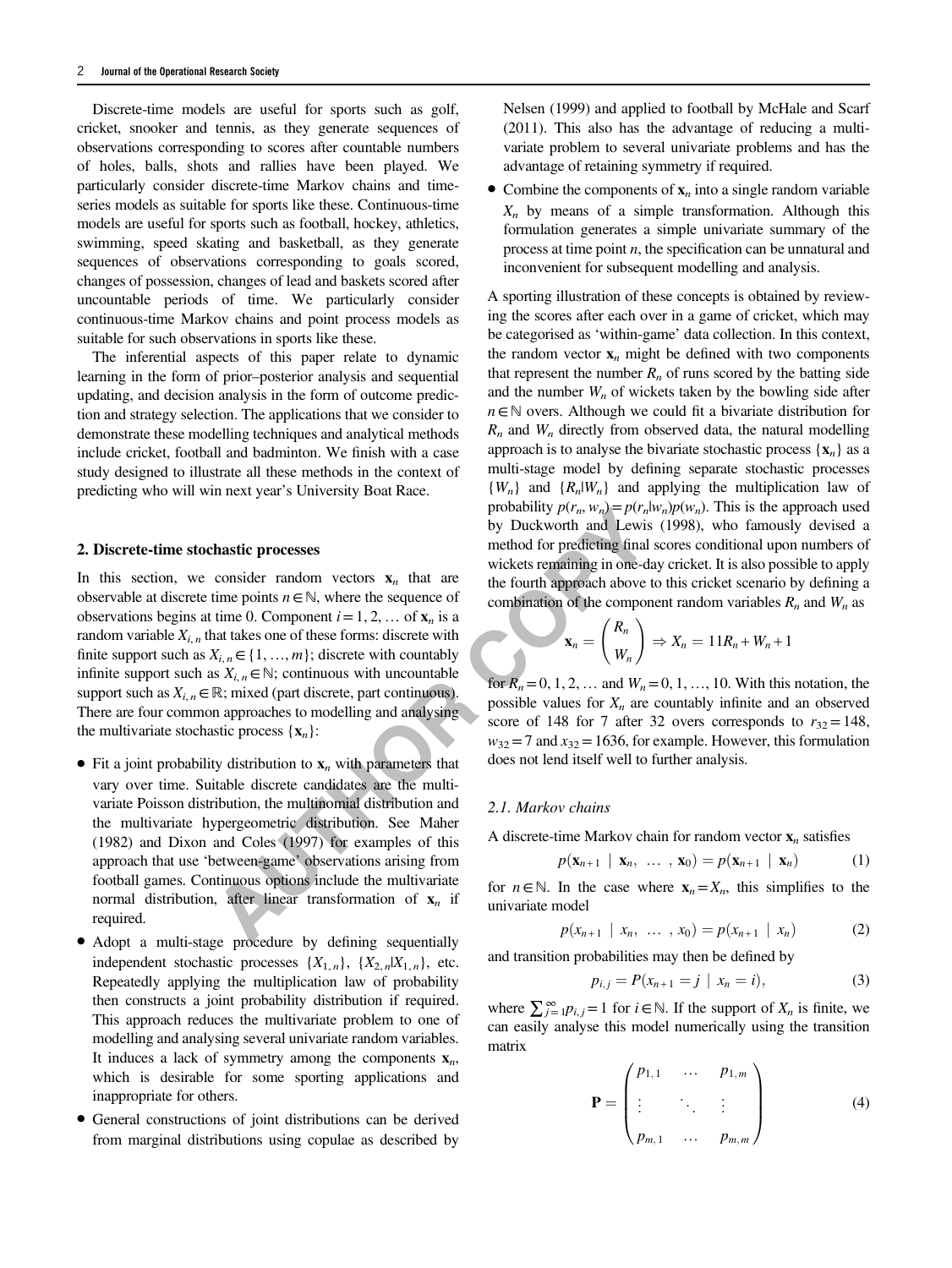to derive multi-step transition probabilities and steady-state limiting probabilities using the Chapman–Kolmogorov equations. A fundamental discrete-time Markov process is the simple random walk, which is suitable for modelling the progress of games, losses incurred by gamblers, prices of shares and movement of animals. However, the theory extends readily to include other models for discrete outcome measures that are observed in discrete time, such as the Bernoulli process, branching processes and hidden Markov models.

Models based on discrete-time Markov chains are easy to specify, have many real applications and lend themselves well to numerical computation. For these reasons, they are popular in practice and many researchers have adopted this type of stochastic process. Early articles of this nature considered the sports of tennis ([Kemeny and Snell, 1960\)](#page-10-0), squash [\(Wright,](#page-10-0) [1988](#page-10-0)) and one-day cricket [\(Clarke, 1988](#page-9-0)). Tennis was also the subject of several extended models, including those by [Riddle](#page-10-0) [\(1988\)](#page-10-0), Sadovski ĭ [and Sadovski](#page-10-0) ĭ (1993) and [Spanias and](#page-10-0) [Knottenbelt \(2013\),](#page-10-0) and variations speci fically aimed at predicting match outcomes using combined player statistics [\(Barnett and Clarke, 2005](#page-9-0)) and common-opponent models [\(Knottenbelt](#page-10-0) et al, 2012). Other sports analysed by means of discrete-time Markov chains include Australian football (Clarke [and Norman, 1998](#page-9-0)), curling (Kostuk and Willoughby, 1999), badminton [\(Percy, 2009\)](#page-10-0), table tennis (Pfeiffer et al, 2010) and golf ([Maher, 2013](#page-10-0)).

#### 2.2. Time series

Introduced by [Box and Jenkins \(1970\)](#page-9-0), autoregressive moving average (ARMA) models take the form

$$
X_n = \sum_{i=1}^p \theta_i X_{n-i} + \sum_{j=1}^q \phi_j \epsilon_{n-j} + \epsilon_n \tag{5}
$$

Et al., 2012). Oner sports analysed by means of incoporations, and the sports are too interest and the polytomark of the term (1998), curing (Kostuk and Willoughby, 1999), thus they are proving very a time-series models t for  $p, q \in \mathbb{N}$ , where  $\epsilon_n$  are random variables (residual components) with  $E(\epsilon_n) = 0$ ,  $var(\epsilon_n) = \sigma^2$  and  $cov(\epsilon_{n_1}, \epsilon_{n_2}) = 0$  for  $n_1 \neq n_2$ . These models generally make the stronger assumptions of exchangeability and normality  $\epsilon_n \sim N(0, \sigma^2)$  and are popular for modelling chronologically ordered sequences of data, as are their vector counterparts

$$
\mathbf{x}_n = \sum_{i=1}^p \Theta_i \mathbf{x}_{n-i} + \sum_{j=1}^q \Phi_j \boldsymbol{\epsilon}_{n-j} + \boldsymbol{\epsilon}_n.
$$
 (6)

They include white noise as a special case and can be modi fied easily to allow for known serial patterns. Differencing (integrating)  $X_n = Y_n - Y_{n-1}$  can be used to remove trends within or between games, perhaps as a footballer becomes tired or a cricketer gains confidence. Seasonal differencing  $X_n = Y_n$  –  $Y_{n-s}$  can be used to remove seasonal effects within or between games, perhaps according to which tennis player serves or which rugby team has possession.

However, structural time-series models are generally more robust due to their underlying physical justi fications. Introduced

by [West and Harrison \(1989\)](#page-10-0), a general formulation of state space model (dynamic linear model) consists of a measurement equation

$$
X_n = \alpha' \mu_n + \epsilon_n \tag{7}
$$

and a transition equation

$$
\boldsymbol{\mu}_n = \mathbf{B}\boldsymbol{\mu}_{n-1} + \boldsymbol{\eta}_n \tag{8}
$$

for  $n \in \mathbb{N}$ , in terms of a parameter vector  $\alpha$ , latent state vectors  $\mu_n$ , residual random variables  $\epsilon_n \sim N(0, \sigma^2)$ , a parameter matrix **B** and residual random vectors  $\eta_n \sim Mn(0, T)$ . The vector equivalent is de fined by

and

$$
\mathbf{x}_n = \mathbf{A}\boldsymbol{\mu}_n + \boldsymbol{\epsilon}_n \tag{9}
$$

 $(9)$ 

$$
\mu_n = B\mu_{n-1} + \eta_n \tag{10}
$$

for  $n \in \mathbb{N}$ , in terms of parameter matrices **A** and **B**, latent state vectors  $\mu_n$  and residual random vectors  $\epsilon_n \sim Mn(0, \sum)$  and  $\eta_n \sim Mn(0, T)$ . State space models include ARIMA models as special cases.

Time-series models offer much flexibility and extend easily to incorporate cross-sectional regression analysis to complement the longitudinal repeated-measures analysis that is their main feature, thus they are proving very popular for sports. Applications of time-series models to football were published by [Knorr-Held](#page-10-0) (2000), Crowder et al (2002) and [Owen \(2011\). Glickman and](#page-10-0) Stern (1998), [Stefani \(2009\)](#page-10-0) and [Percy \(2011a\)](#page-10-0) considered American football, rugby and Alpine skiing, respectively, while Urban (2012) and Cattelan et al (2013) considered basketball.

Other discrete-time models for continuous outcome measures include the Gaussian random walk, which is characterised by exchangeable, normally distributed increments in discrete time. De fining

$$
X_n = \sum_{i=1}^n Y_i \tag{11}
$$

in terms of mutually independent random variables

$$
Y_i \sim N(\mu, \sigma^2) \tag{12}
$$

for  $i = 1, \ldots, n$ , the sampling distribution becomes

$$
X_n \sim N\big(n\mu, n\sigma^2\big). \tag{13}
$$

Possible sporting applications for this model include cumulative times for events that comprise several legs such as Alpine skiing and relay races, and performances on individuals ' successive attempts for athletic field events. In each case, simple transformations of the outcome measures onto the set ℝ of real numbers might be required before analysis.

#### 3. Continuous-time stochastic processes

In this section, we consider random vectors  $\mathbf{x}(t)$  that are observable at continuous time points t for  $t \in \mathbb{R}^+$ . As in Section 2, component  $i = 1, 2, ...$  of  $\mathbf{x}(t)$  is a random variable  $X_i(t)$  that takes one of these forms: discrete with finite support such as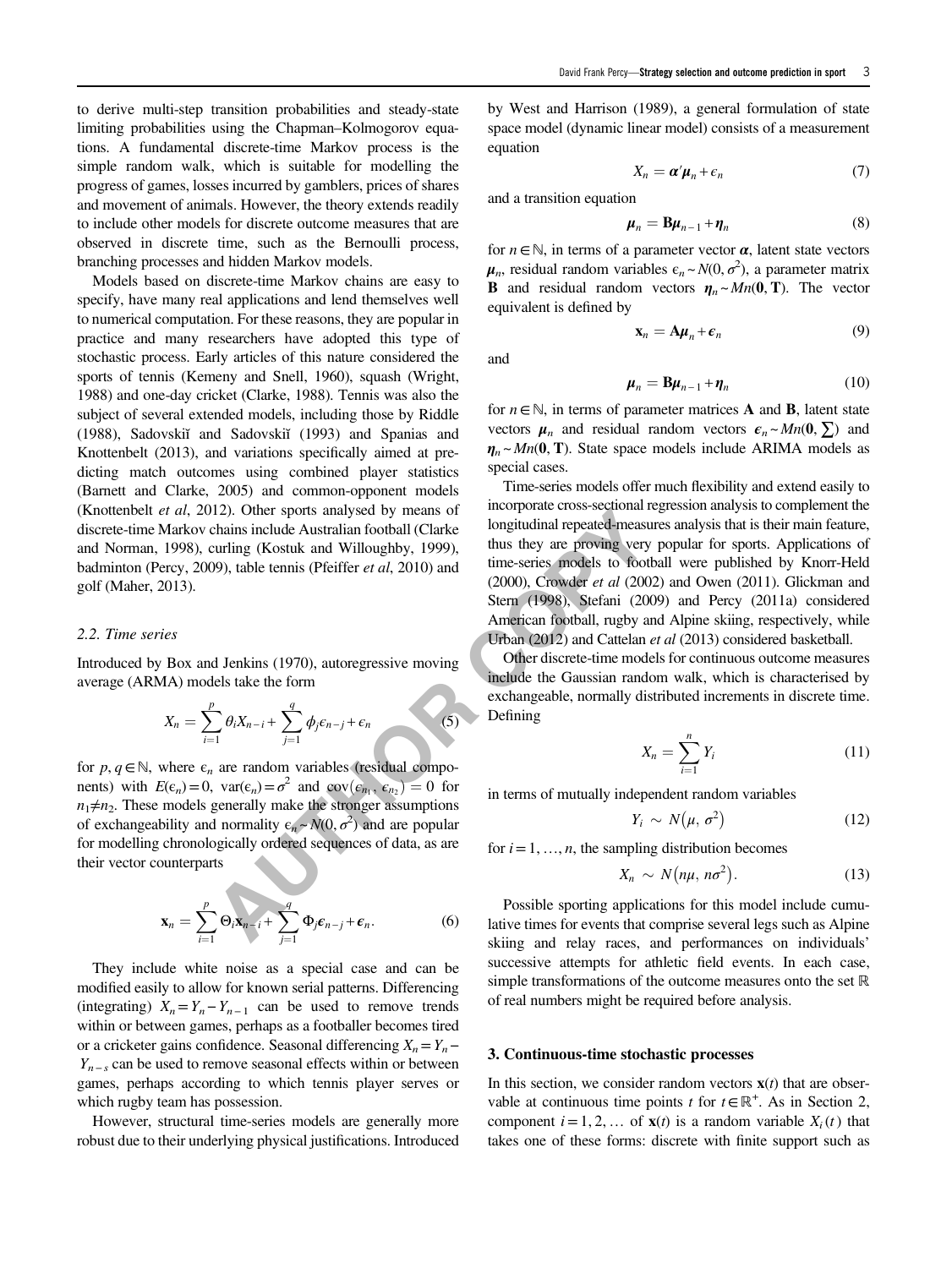$X_i(t) \in \{1, ..., m\}$ ; discrete with countably infinite support such as  $X_i(t) \in \mathbb{N}$ ; continuous with uncountable support such as  $X_i(t) \in \mathbb{R}$ ; mixed (part discrete, part continuous). As for discrete-time stochastic processes, there are four common approaches to modelling and analysing the multivariate stochastic process  $\{x(t)\}\$ , with the same benefits and drawbacks:

- Fit a joint probability distribution to  $\mathbf{x}(t)$  with parameters that vary over time, using standard functional forms.
- De fine sequentially independent stochastic processes  $\{X_1(t)\}\$ ,  $\{X_2(t)|X_1(t)\}\$ , etc, and repeatedly apply the multi-| plication law of probability.
- Combine the marginal distributions of  $X_i(t)$  to form a joint probability distribution using suitable copulae.
- Combine the components of  $x(t)$  into a single random variable  $X(t)$  to summarise the process at time  $t$ , by means of a simple transformation.

A sporting illustration of these concepts is obtained by considering the evolving match score during a game of football. In this case, the random vector  $\mathbf{x}(t)$  might be defined with two components that represent the 'within-game ' numbers of goals  $A(t)$  and  $B(t)$  scored by teams A and B, respectively, by time t. The natural formulation here is to fit a bivariate probability distribution to  $A(t)$  and  $B(t)$ , which has the advantage of retaining the underlying symmetry of the two random variables. This technique was published in several articles including those by [Maher \(1982\)](#page-10-0) and Dixon and Coles (1997). Although these papers adopt this bivariate approach for 'between-game ' data, the underlying principle is the same as for 'within-game ' data. The latter is relatively scarce in the literature, though Dixon and [Robinson \(1998\)](#page-10-0) considered bivariate birth processes to model evolving 'within-game ' match scores.

hat represent the 'within-game' numbers of goals<br>
scored by teams A and B, respectively, by time *t*. transition rates such that  $\Sigma$ <br>
comulation here is to fit a bivariate probability mental types of Markov p<br>
o  $A(t)$  an Nevertheless, we could model and analyse the bivariate stochastic process  $\{x(t)\}\$ as a multi-stage model by defining separate stochastic processes  $\{A(t)\}\$ and  $\{B(t)|A(t)\}\$ and apply-| ing the multiplication law of probability  $p\{a(t), b(t)\}=p\{b(t)\}$  $a(t)$ } $p{a(t)}$ . For example, we might consider the number of goals scored by team A to be Poisson with constant mean and the number of goals scored by team B to be Poisson with mean that depends on the number of goals scored by team A. This approach again reduces the bivariate problem to one of modelling and analysing two univariate stochastic processes but induces undesirable asymmetry as the marginal distribution for team B is not Poisson. Copulae could also be used to avoid this problem, as demonstrated by [McHale and Scarf \(2011\)](#page-10-0).

Finally, we could instead combine the two components of  $x(t)$  into a single random variable  $X(t)$  that summarises the match score at time *t*,

A tð Þ

$$
\mathbf{x}(t) = \begin{pmatrix} A(t) \\ B(t) \end{pmatrix} \Rightarrow X(t)
$$

$$
= \frac{\{A(t) + B(t)\}\{A(t) + B(t) + 1\}}{2} + A(t) + 1
$$

by tabulating the possible scores as triangular numbers and using known results for accumulating these numbers. With this notation, the possible values for  $X(t)$  are countably infinite and an observed score of  $(2, 1)$  after 65 min of play corresponds to a  $(65) = 2, b(65) = 1$  and  $x(65) = 9$ , for example. However, such a speci fication is unnatural and the bivariate formulation is easier to model and analyse.

#### 3.1. Markov chains

A continuous-time Markov chain for random vector  $\mathbf{x}(t)$ satis fies

$$
p\{\mathbf{x}(t_{n+1}) \mid \mathbf{x}(t_n), \ldots, \mathbf{x}(t_0)\} = p\{\mathbf{x}(t_{n+1}) \mid \mathbf{x}(t_n)\} \quad (14)
$$

for strictly increasing sequence  $(t_n)$  with  $t_n > 0$  and  $n \in \mathbb{N}$ . The transition probabilities are

$$
p_{i,j}(t_{k+1}-t_k) = P\{\mathbf{x}(t_{k+1})=j \mid \mathbf{x}(t_k)=i\},\qquad(15)
$$

where  $p_{i,j}(t)$  are the solutions of the ordinary differential equation

$$
\mathbf{P}'(t) = \mathbf{P}(t)\mathbf{R} \tag{16}
$$

with initial condition  $P(0) = I$ . In this equation, **R** is a matrix of transition rates such that  $\sum_{j=1}^{\infty} r_{i,j} = 0$  for  $i = 1, 2, ..., m$ . Fundamental types of Markov process include birth-and-death processes, the gamma process and the Wiener process, which is characterised by stationary, independent, normally distributed increments in continuous time. This generalises in distribution to the Lévy process, which is used as a basis for advanced research in mathematics, economics and physics.

Although continuous-time Markov chains are often better conceptual and physical models than their discrete-time counterparts, the need to specify and solve systems of ordinary differential equations can deter practitioners from adopting them. Consequently, few examples of this approach to dynamic modelling appear in the literature. A notable exception was published by [Hirotsu and Wright \(2002\)](#page-10-0), who considered continuous-time strategy selection during play in the context of football.

#### 3.2. Point processes

A non-homogeneous Poisson process  $N(t)$  counts events to time  $t \in \mathbb{R}^+$  and can be defined by the conditions of initialisation

$$
N(0) = 0,\t(17)
$$

independence

$$
t > s \Rightarrow \{N(t) - N(s)\} \amalg N(s) \tag{18}
$$

and distribution

$$
t>s \Rightarrow \{N(t)-N(s)\} \sim Po\{\Lambda(s,t)\},\tag{19}
$$

where

$$
\Lambda(s,\,t)=\int\limits_{s}^{t}\lambda(r)dr\qquad \qquad (20)
$$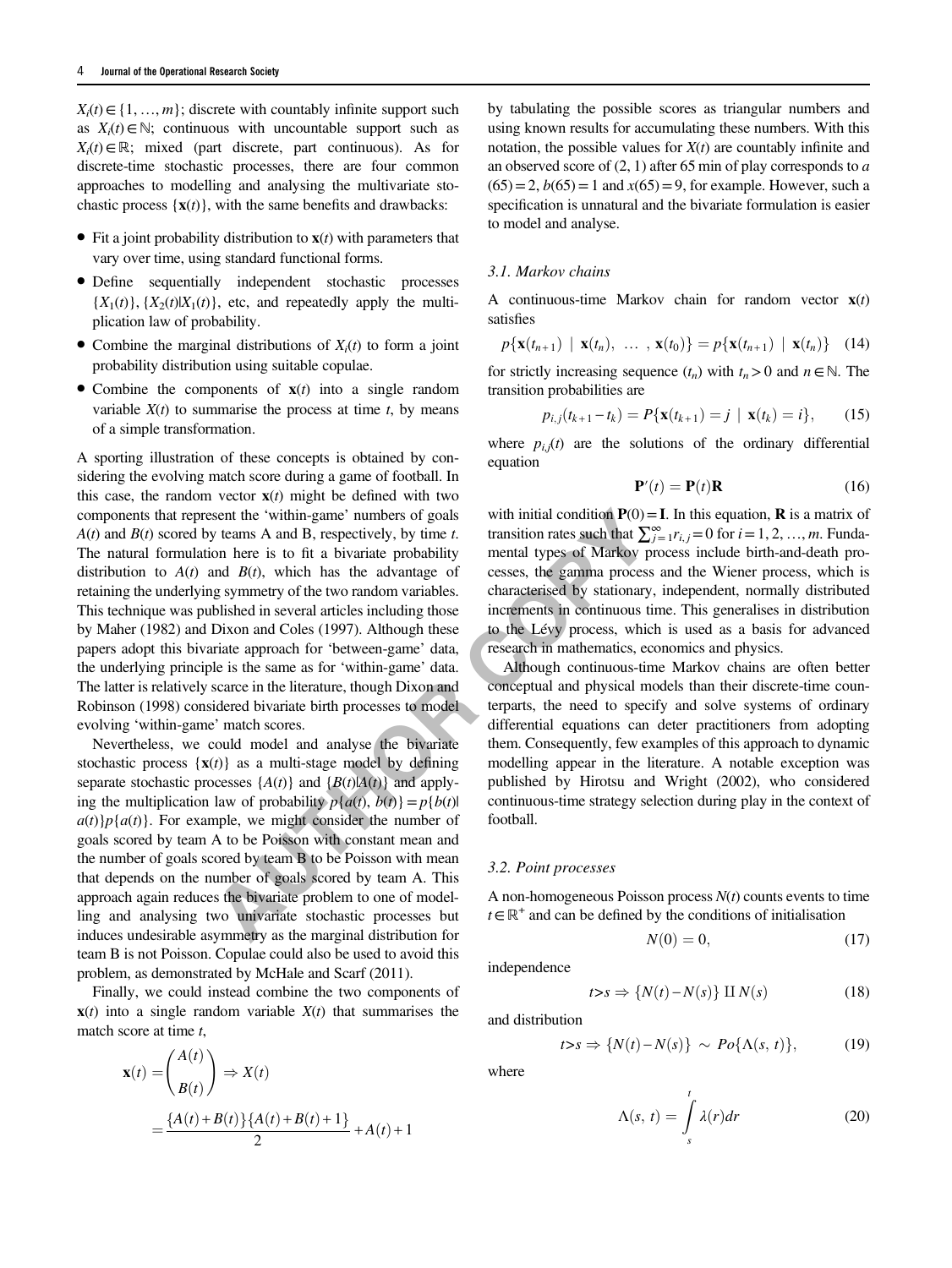and  $\lambda(t)$  is a specified intensity function. Common forms of intensity function for general application are constant

$$
\lambda(t) = a,\tag{21}
$$

power-law

$$
\lambda(t) = at^b \tag{22}
$$

and loglinear

$$
\lambda(t) = ab^t. \tag{23}
$$

The first of these special forms corresponds to the homogeneous Poisson process, which itself corresponds to an exponential renewal process. This then generalises in distribution to the class of renewal processes, which also have applications in sport. Other extensions include the familiar compound and mixed Poisson processes, and the hybrid intensity models of Percy *et al* [\(2010\).](#page-10-0) Perhaps due to its widespread popularity, football leads the way in published applications of point processes in sporting contexts; see [Volf](#page-10-0) [\(2009\)](#page-10-0) for an excellent description. Again, though, discretetime models dominate over point processes in practice because their implementation is generally considered to be easier.

#### 4. Dynamic learning

All of the models described above can be expressed in terms of sampling distributions that contain unknown parameters representing transition probabilities, time-series coefficients, transition rates or intensity function coefficients. We assume that the random vector x has conditional probability mass or density function  $f(\mathbf{x}|\boldsymbol{\theta})$  given a parameter vector  $\boldsymbol{\theta}$  with prior probability | density function  $g(\theta)$ .

**Example 10**<br> **Example 10**<br> **Example 10**<br> **Example 10**<br> **EXAMELE AUTER CONDING THE CONDING TON EXERCE (2000), Considered applications to<br>
tributions that contain unknown parameters represented applications to<br>
<b>AUTER COND** For discrete-time Markov chain models, the transition probabilities are dependent and Dirichlet distributions are appropriate. For continuous-time Markov chain models, the transition rates are dependent and conditional normal distributions are appropriate. For other models, without speci fic knowledge to the contrary, we assume prior independence of the parameters in  $\theta$ . In this case, their joint prior probability density function takes the form

$$
g(\boldsymbol{\theta}) = \prod_{i=1}^{q} g_i(\theta_i)
$$
 (24)

and we assume that the marginal prior distributions of these parameters, after linear transformations if required, take the forms

$$
\theta_i \in (0, 1) \Rightarrow \theta_i \sim Be(a, b)
$$
  
\n
$$
\theta_i \in (0, \infty) \Rightarrow \theta_i \sim Ga(a, b)
$$
  
\n
$$
\theta_i \in (-\infty, \infty) \Rightarrow \theta_i \sim No(a, b)
$$
 (25)

for  $i = 1, ..., q$ , as suggested by [Percy \(2011b\)](#page-10-0).

Now consider a prior–posterior analysis. Whatever the form of prior distribution for the parameter vector  $\theta$ , we can update it on observing data x to generate a joint posterior probability

density function of the form

$$
g(\boldsymbol{\theta} \mid \mathbf{x}) \propto f(\mathbf{x} \mid \boldsymbol{\theta}) g(\boldsymbol{\theta}) \tag{26}
$$

using the multiplication law of probability. This function contains all available information about  $\theta$  given x. As a competition progresses and we observe more data, we could update the posterior distribution iteratively using the hierarchical procedure

$$
g(\boldsymbol{\theta} \mid \mathcal{D}_n) \propto \mathcal{L}(\boldsymbol{\theta}; \mathcal{D}_n) g(\boldsymbol{\theta}) \tag{27}
$$

for  $n \in \mathbb{N}$ , where

$$
\mathcal{L}(\boldsymbol{\theta};\,\mathcal{D}_n) = f(\mathbf{x}_1,\,\ldots\,,\,\mathbf{x}_n \mid \boldsymbol{\theta}) \tag{28}
$$

is the likelihood function of the parameter vector  $\theta$  given the observed data  $\mathcal{D}_n = {\mathbf{x}_1, ..., \mathbf{x}_n}$ . However, this updating algorithm can be very inefficient, and thus instead we use the algorithm can be very inefficient, and thus instead we use the equivalent and efficient, sequential procedure

$$
g(\boldsymbol{\theta} \mid \mathcal{D}_n) \propto \mathcal{L}(\boldsymbol{\theta}; \mathcal{D}_n \setminus \mathcal{D}_{n-1}) g(\boldsymbol{\theta} \mid \mathcal{D}_{n-1}) \qquad (29)
$$

for  $n \in \mathbb{N}$ , where  $\mathcal{D}_n \setminus \mathcal{D}_{n-1} = {\mathbf{x}_n}$  is the set difference and  $\mathcal{D}_n - \mathcal{O}$  is the empty set This sequential undating algorithm is If  $n \in \mathbb{N}$ , where  $D_n \setminus D_{n-1} = \{x_n\}$  is the set difference and  $n_0 = \emptyset$  is the empty set. This sequential updating algorithm is particularly useful for interactive dynamic learning while sporting competitions are in progress. Its use for 'within-game' analysis is relatively new, though [Glickman and Stern \(1998\),](#page-10-0) Knorr-Held (2000), [Crowder](#page-9-0) et al (2002) and [Owen \(2011\)](#page-10-0) considered applications to 'between-game ' situations. Furthermore, Congdon (2003) presented an accessible account of Bayesian inference for several dynamic models, including the time-series models that we review and apply here.

An interesting aspect of this updating procedure arises when there is a choice of time interval for re-de fining the available set of observed data. Three possibilities are to update: (a) at all speci fied time points, such as every time a tennis shot is played; (b) at each important event, such as every time a point is scored; (c) whenever a major decision is required, such as every time a game is completed. The choice will depend upon the amount of data available, the robustness of the chosen model and practical requirements for collecting and analysing the data.

Asymptotically, unless the prior distribution assigns zero probability density to the true parameter values, the posterior distribution is proportional to the likelihood function,

$$
\lim_{n\to\infty} g(\boldsymbol{\theta} \mid \mathcal{D}_n) \propto \lim_{n\to\infty} \mathcal{L}(\boldsymbol{\theta}; \mathcal{D}_n).
$$
 (30)

From this asymptotic point of view, the analysis is robust against the choice of prior distribution and it is feasible to simplify matters considerably by assuming independent uniform priors or Jeffreys' invariant priors for the model parameters. In particular, this avoids the need to specify hyperparameters for subjective marginal prior distributions. Whether such a large-sample approximation is suitable depends on the modelling context. For example, if we were to record coordinates that identify the location of a football every second during a game, we would rapidly accumulate large amounts of data. Conversely, the times when goals are scored would yield sparse data sets and asymptotic results would not apply.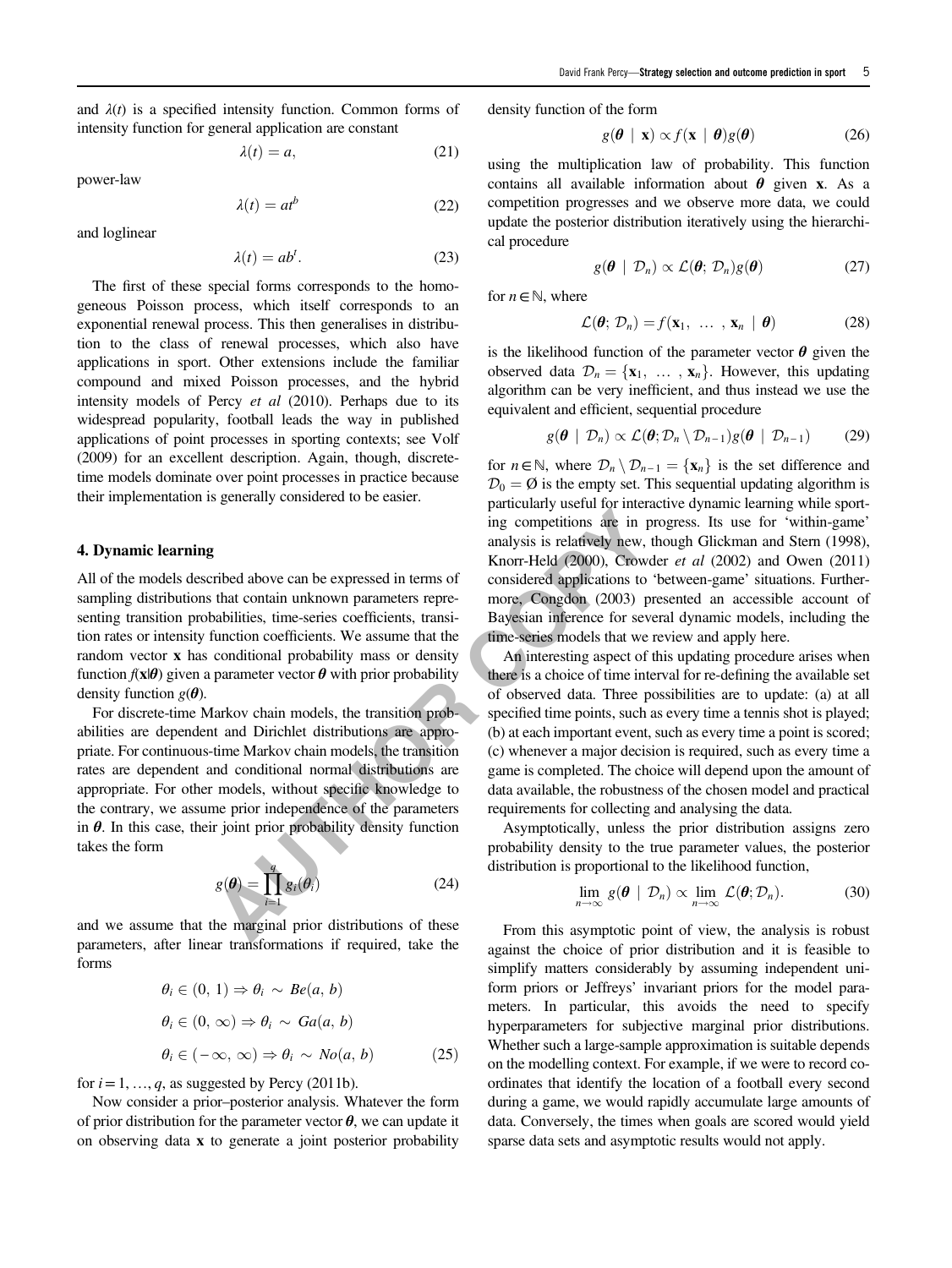#### 5. Decision analysis

The first aspect of decision analysis that we consider is outcome prediction. Depending upon what sports concern us, typical outcomes y and data x might comprise numbers or measures of strokes, scores, runs, wickets, points, games, goals, penalties, times, placings, baskets and possession. The posterior predictive distribution with probability mass or density function

$$
f(\mathbf{y} \mid \mathcal{D}_n) = \int_{\theta} f(\mathbf{y} \mid \boldsymbol{\theta}) g(\boldsymbol{\theta} \mid \mathcal{D}_n) d\boldsymbol{\theta} \tag{31}
$$

assigns exact probabilities to the random vector y given the observed data  $\mathcal{D}_n = {\mathbf{x}_1, \dots, \mathbf{x}_n}$ . The simpler approximation

$$
f(\mathbf{y} \mid \mathcal{D}_n) \approx f\left(\mathbf{y} \mid \hat{\boldsymbol{\theta}}_n\right) \tag{32}
$$

based on a point estimate  $\hat{\boldsymbol{\theta}}_n$  of the parameter vector  $\boldsymbol{\theta}$  calculated from the likelihood function  $\mathcal{L}(\theta; \mathcal{D}_n)$  can lead to incorrect<br>outcome predictions (see Bernardo and Smith 1994) outcome predictions (see [Bernardo and Smith, 1994\)](#page-9-0).

The second aspect of decision analysis that we consider is strategy selection. Depending upon what sports concern us, typical strategies might comprise measures of amount of effort, degree of risk, attack or defence, substituting players, declaring innings or reviewing decisions. If strategy  $s_i$  has utility  $u(s_i, y)$ for  $i = 1, 2, ..., r$ , then the best strategy maximises the posterior expected utility

$$
E\{u(s_i, \mathbf{y}) \mid \mathcal{D}_n\} = \int_{\mathbf{y}} u(s_i, \mathbf{y}) f(\mathbf{y} \mid \mathcal{D}_n) d\mathbf{y}.
$$
 (33)

As explained by O '[Hagan \(1994\),](#page-10-0) the simpler approximation

$$
E\{u(s_i, \mathbf{y}) \mid \mathcal{D}_n\} \approx u(s_i, \mathbf{\hat{y}}_n)
$$
 (34)

based on a point prediction  $\mathbf{\hat{y}}_n$  of the random vector **y** calculated from the estimated sampling distribution  $f(\mathbf{y} \mid \hat{\boldsymbol{\theta}}_n)$  can also<br>lead to incorrect strategy selections lead to incorrect strategy selections.

a laspect of descending that we consider is<br>  $E\{u(s_i, \mathbf{y}) \mid \mathcal{D}_n\} \cong u(s_i, \mathbf{y}_n)$ <br>
(biographic measures of amount of effort,<br>
it attack or defence, substituting players, declaring  $\theta \sim \text{Be}(\frac{1}{2}, \frac{1}{2}) \Rightarrow \theta$ <br>
itewi [Percy \(2009\)](#page-10-0) considered strategy selection and outcome prediction for badminton, and we elaborate upon this application now. This is a classical example of a discrete-time stochastic process, for which we observe a discrete random vector after each rally. The outcome  $Y$  that we wish to predict is whether team 1 loses (y = 0) or wins (y = 1) a particular game. The data  $\mathbf{x}_n$ are the scores  $(n_1, n_2)$  of teams 1 and 2, respectively, after  $n = n_1 + n_2$  rallies and the parameter  $\theta$  is the probability that team 1 wins any specific rally. This simple assumption of constant  $\theta$ throughout the game, regardless of which team or player serves, yields readily to analytical solution. However, simulation can be used to fit the model if we wish to relax this assumption to allow for variable  $\theta$ .

Current game rules allow teams to score points on all serves and each game ends when either team scores 21 or more points with a lead of at least 2 points, subject to a maximum of 30

points. In either case, the team with the larger score wins the game. The transition matrix has the sparse form

|                                   |                   |                |          |                                  |                |          | $(0, 1)$ $(1, 0)$ $(0, 2)$ $(1, 1)$ $(2, 0)$ $\cdots$ $(29, 30)$ $(30, 29)$ |                |
|-----------------------------------|-------------------|----------------|----------|----------------------------------|----------------|----------|-----------------------------------------------------------------------------|----------------|
| $(0,0)$ $1-\theta$ $\theta$ 0 0 0 |                   |                |          |                                  |                |          |                                                                             |                |
| (0, 1)                            | $\theta$          |                |          | $0 \t 1-\theta \t \theta \t 0$   |                | $\cdots$ |                                                                             |                |
| (1,0)                             | $\hspace{0.1em}0$ | $\overline{0}$ |          | $0 \t 1-\theta \t \theta \cdots$ |                |          |                                                                             |                |
|                                   |                   |                |          | a Bandar Bandar Bandar           | $\mathbb{R}^n$ |          |                                                                             | $\ddot{\cdot}$ |
| (29, 29)                          |                   | $\theta$       | $\theta$ | $\theta$                         | $\overline{0}$ |          | $\cdots$ 1- $\theta$                                                        |                |

according to the recurrence relation

$$
P(Y = 1 | n_1, n_2, \theta) = \theta P(Y = 1 | n_1 + 1, n_2, \theta)
$$

$$
+(1-\theta)P(Y = 1 | n_1, n_2+1, \theta).
$$

[Percy \(2009\)](#page-10-0) solved this recurrence relation to find explicit forms for  $P(Y = 1 | n_1, n_2, \theta)$  when the game score is  $(n_1, n_2)$ . | Conditional upon a total of  $n_1 + n_2$  rallies having been played, the sampling distribution is

$$
n_1 | n_1+n_2, \theta \sim Bi(n_1+n_2, \theta).
$$

Using Jeffreys ' invariant prior by default, a corresponding prior–posterior analysis then gives

$$
\theta \sim Be\left(\frac{1}{2},\frac{1}{2}\right) \Rightarrow \theta \mid n_1, n_2 \sim Be\left(n_1+\frac{1}{2},n_2+\frac{1}{2}\right).
$$

Finally, in order to calculate the evolving probabilities that team 1 wins a game as it progresses, we evaluate

$$
P(Y = 1 | n_1, n_2) = \int_{-\infty}^{\infty} P(Y = 1 | n_1, n_2, \theta) g(\theta | n_1, n_2) d\theta
$$

using the distributions de fined above and a suitable numerical quadrature algorithm. This information is useful to the players for determining strategies, and to bookmakers and gamblers for determining in-play odds.

A flexible extension to this analysis involves a state space model that allows  $\theta$  to vary over time. In this case, the sampling distribution (measurement equation) takes the form

$$
n_1 | n_1+n_2, \theta_t \sim Bi(n_1+n_2, \theta_t)
$$

and the corresponding transition equation becomes

$$
\phi_{t+1} = \beta \phi_t + \eta_{t+1},
$$

where

and

$$
\phi_t = \log \frac{\theta_t}{1 - \theta_t}
$$

 $\eta_t \sim No(a, b).$ 

This model offers the flexibility whereby the probability that team 1 wins a rally is not constrained to be constant throughout the game. Rather, it is allowed to evolve continuously to re flect relative surges of energy or periods of lethargy among the players. The parameter  $\beta$  is an unknown, positive constant close to 1 and is readily incorporated in a Bayesian framework.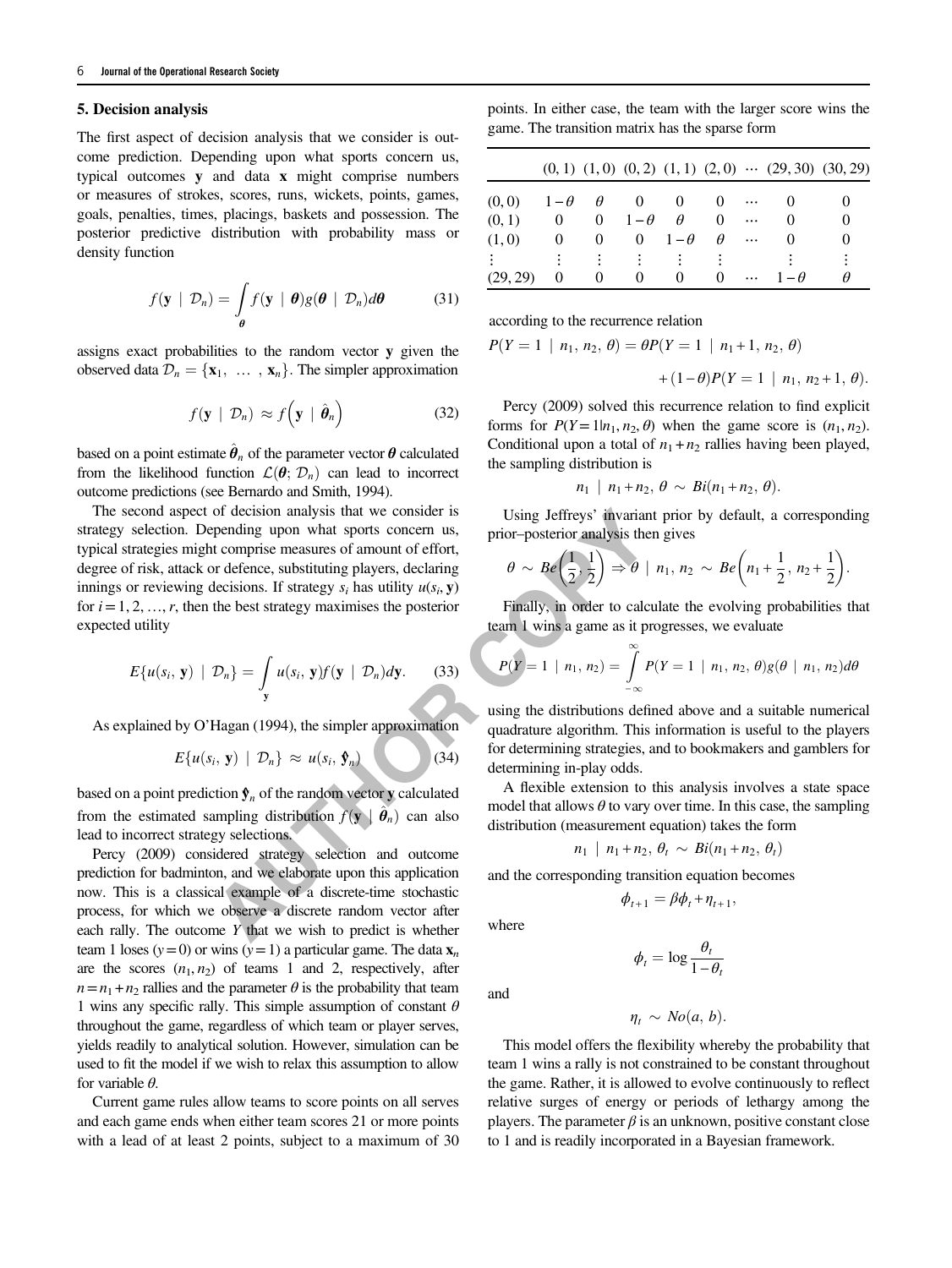#### 6. Case study

In order to demonstrate the preceding theory with a simple example, we consider the annual boat race between Oxford and Cambridge Universities in the UK. In particular, we investigate the problem of predicting which team will win next year 's race with no information other than the winners of previous races. We analyse the results of the 160 mens ' races from 1829 to 2014 inclusive, as taken from the website of [Boat Race](#page-9-0) [Company Ltd \(2014\)](#page-9-0). Of these races, Oxford won 78, Cambridge won 81 and one was drawn. Since draws are rare in boat races, we ignore this observation for simplicity in our illustrative analyses. The time scale is discrete to represent successive races.

An initial model for this scenario is a Bernoulli process, whereby the outcomes  $X_n$  are coded as 0 (Oxford wins) or 1 (Cambridge wins) for  $n \in \mathbb{N}$  with probability mass function

$$
p(x_n | \theta) = \theta^{x_n} (1-\theta)^{1-x_n}
$$
 ;  $x_n \in \{0, 1\}.$ 

The parameter  $\theta$  represents the probability that Cambridge wins any speci fic race. The simplest approach to inference evaluates the maximum likelihood estimate for  $\theta$  based on this Bernoulli process, giving  $\hat{\theta} = (81/159) \approx 0.51$ . However, our analysis is based on the Bayes scheme in order to our analysis is based on the Bayes scheme in order to demonstrate the possibility of future dynamic updating, in the sense of the preceding methodology.

As  $\theta$  is bounded, an appropriate prior distribution, which also has the desirable property of being natural conjugate, is the beta form with probability density function

$$
g(\theta) = \frac{1}{B(a,b)} \theta^{a-1} (1-\theta)^{b-1}; \qquad \theta \in (0, 1).
$$

With no speci fic prior knowledge other than a reasonable assumption of symmetry, we set  $a = b = 1$  corresponding to the default uniform prior. Continual updating is not required to predict the result of race 161, as the posterior density also has a beta form

$$
g(\theta \mid \mathcal{D}_{160}) = \frac{1}{B(82, 79)} \theta^{81} (1 - \theta)^{78}; \quad \theta \in (0, 1),
$$

where  $\mathcal{D}_{160} = \{x_1, \ldots, x_{160}\}$ . Consequently, we need only to evaluate the posterior predictive probability mass function evaluate the posterior predictive probability mass function

Bernoulli process, giving 
$$
\hat{\theta} = (81/159) \approx 0.51
$$
. However, on 98 out of 158 (62%)  
our analysis is based on the Bayes scheme in order to function that reflects this of  
demonstrate the possibility of future dynamic updating, in the  
sense of the preceding methodology.  
As  $\theta$  is bounded, an appropriate prior distribution, which also  
has the desirable property of being natural conjugate, is the beta  
form with probability density function  
 $g(\theta) = \frac{1}{B(a, b)} \theta^{a-1} (1-\theta)^{b-1}; \quad \theta \in (0, 1)$ .  
With no specific prior knowledge other than a reasonable  
definition of symmetry, we set  $a = b = 1$  corresponding to the  
default uniform prior. Continuing to the result of race 161, as the posterior density also has a  
predict the result of race 161, as the posterior density also has a  
product. For example, we set  $a = b = 1$  corresponding to the  
small data sets, knowledge  
predict the result of race 161, as the posterior density also has a  
small state sets, knowledge  
set a form  
 $g(\theta | D_{160}) = \frac{1}{B(82, 79)} \theta^{81} (1-\theta)^{78}; \quad \theta \in (0, 1)$ ,  
 $g(\theta_0, \theta_1) \propto \theta_0^{10} (1-\theta_0)^6$   
 $g(\theta_0, \theta_1) \propto \theta_0^{10} (1-\theta_0)^6$   
 $g(\theta_0, \theta_1 \mid D_{160}) = \frac{\pi}{\sqrt{D}} p(x_{16} | \theta) g(\theta | D_{160}) d\theta$   
 $g(\theta_0, \theta_1 \mid D_{160}) = \frac{\pi}{\sqrt{D}} p(x_{16} | \theta) g(\theta | D_{160}) d\theta$   
 $g(\theta_0, \theta_1 \mid D_{160}) = \frac{\pi}{\sqrt{D}} p(x_{16} | \theta) g(\theta | D_{160}) d\theta$   
 $g(\theta_0, \theta_1 \mid D_{160}) = \frac{\pi}{\sqrt{D}} p(x_{16} | \theta) g(\theta | D_{160}) d\theta$   
 $g(\theta_0, \theta_1 \mid D_{160}) = \frac{\pi}{\sqrt{D}} p(x_{16} | \theta) g(\theta | D_{160}) d\theta$   
 $g(\theta_0, \theta_1 \mid D$ 

These exact Bernoulli probabilities differ negligibly from those of the simpler approximation because we observed a large amount of data and chose to use an objective prior. In events where few data are available for analysis or a subjective prior is used, these differences can be signi ficant.

However, we might reasonably expect last year 's winner to have a greater chance of winning this year than has last year's loser. Part of the explanation is due to retaining particularly good athletes and team support, while part is due to the increased levels of con fidence and morale that often accompany recent success. In order to allow for this dependency, we first extend the Bernoulli process into a simple form of discrete-time Markov chain with two states, 0 and 1 as before, and transition matrix

$$
\mathbf{P} = \begin{pmatrix} \theta_0 & 1 - \theta_0 \\ 1 - \theta_1 & \theta_1 \end{pmatrix},
$$

where the unknown parameters  $\theta_0 = P(X_{n+1} = 0 | X_n = 0)$  and |  $\theta_1 = P(X_{n+1} = 1 | X_n = 1)$  are likely to be slightly more than one | half for  $n \in \mathbb{N}$ . Glancing at the data also supports this suggestion of serial dependence, as the winning side won in the next race on 98 out of 158 (62%) of occasions. Indeed, the likelihood function that reflects this observation is given by

$$
\mathcal{L}(\theta_0, \theta_1; \mathcal{D}_{160}) \propto \theta_0^{47} (1 - \theta_0)^{30} \theta_1^{51} (1 - \theta_1)^{30}
$$

and the maximum likelihood estimates are  $\hat{\theta}_0 = (47/77) \approx$  $0.61$  and  $\hat{\theta}_1 = (51/81) \approx 0.63$ . Again, though, we adopt the Bayes, scheme for improved accuracy, and to illustrate the Bayes scheme for improved accuracy and to illustrate the dynamic updating aspects.

Referring to the generic forms in Equation (25), prior distributions that re flect the author 's subjective knowledge are  $\theta_i \sim Be(11, 7)$  for  $i = 0, 1$  with  $\theta_0 \amalg \theta_1$ . As the data set is large, the results are robust against different choices of prior. For small data sets, knowledge would be elicited from experts and a sensitivity analysis would be performed. The corresponding joint prior probability density function has the form

$$
g(\theta_0, \theta_1) \propto \theta_0^{10} (1 - \theta_0)^6 \theta_1^{10} (1 - \theta_1)^6; \qquad \theta_0, \theta_1 \in (0, 1)
$$

and is illustrated by means of the contour plot in [Figure 1.](#page-8-0)

By combining the likelihood and prior using Relation (26), the joint posterior then becomes

$$
g(\theta_0, \theta_1 | \mathcal{D}_{160}) \propto \theta_0^{57} (1 - \theta_0)^{36} \theta_1^{61} (1 - \theta_1)^{36};
$$
  

$$
\theta_0, \theta_1 \in (0, 1)
$$

from Relation (27). Hence,  $\theta_0$  |  $\mathcal{D}_{160} \sim Be(58, 37)$  and  $\theta_1$ <br> $\mathcal{D}_{160} \sim Be(52, 37)$  with  $\theta_2$  II  $\theta_1$  |  $\mathcal{D}_{160}$  Figure 2 presents Relation (27). Hence,  $\theta_0 + D_{160} \sim Be(38, 37)$  and  $\theta_1 + D_{160}$ . [Figure 2](#page-8-0) presents a<br>  $\sim Be(62, 37)$  with  $\theta_0 \amalg \theta_1 + D_{160}$ . Figure 2 presents a  $D_{160} \sim Be(02, 37)$  with  $\theta_0 \perp \theta_1 + D_{160}$ . Figure 2 presents a contour plot of this joint posterior probability density function for comparison with the prior density in [Figure 1.](#page-8-0) It clearly demonstrates the impact of the observed data upon our knowledge about the unknown transition probabilities, as the posterior density is more concentrated about its mode than is the prior density about its mode. That the modes are similarly located in

: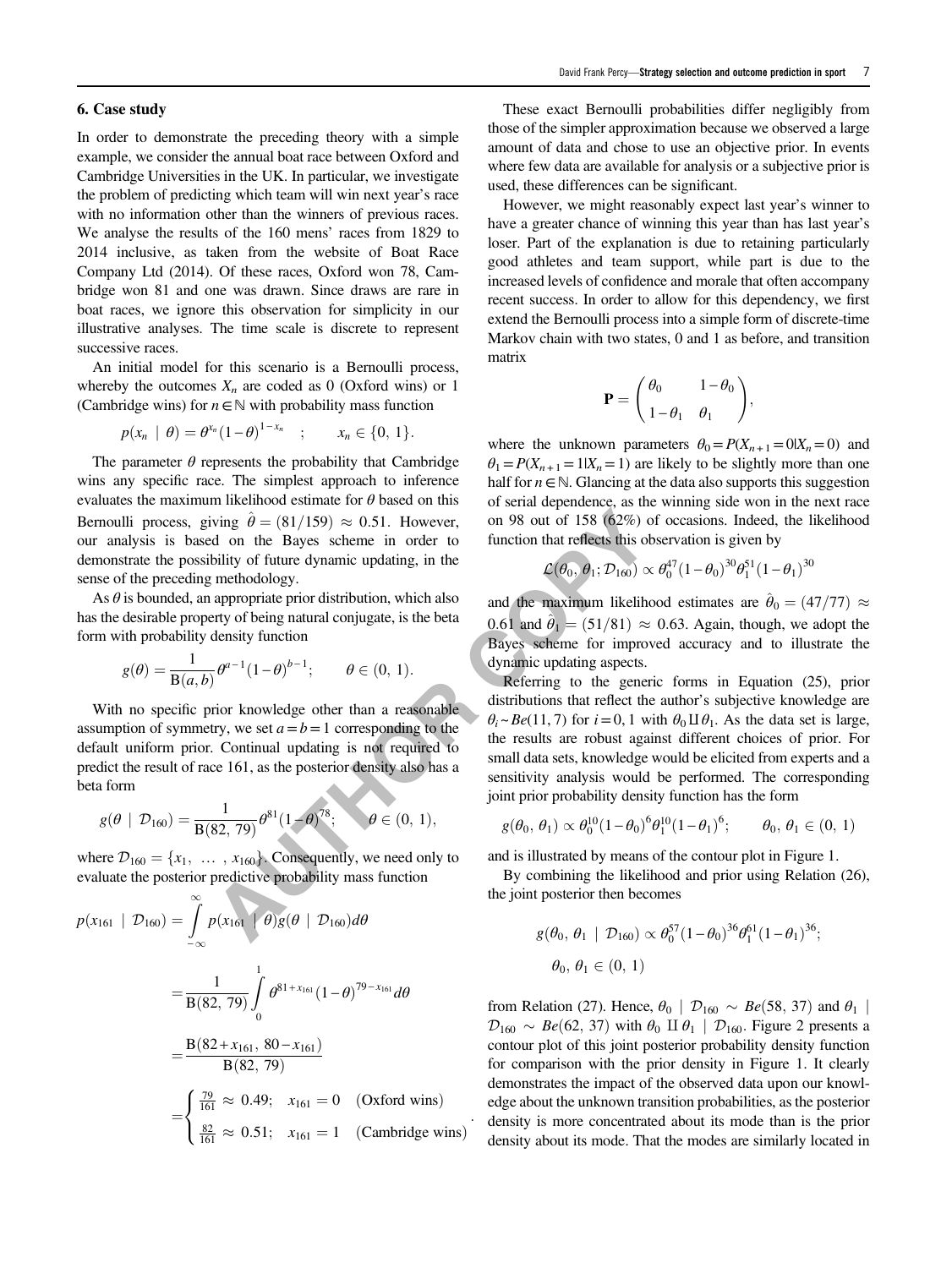<span id="page-8-0"></span>

**Figure 1** Joint prior probability density function of  $\theta_0$  and  $\theta_1$ .



**Figure 2** Joint posterior probability density function of  $\theta_0$  and  $\theta_1$ .

both plots indicates that our original hunch about the carry-over

Noting that Oxford won the latest race, corresponding to  $x_{160} = 0$ , we have

$$
p(x_{161} \mid x_{160}, \theta_0, \theta_1) = \theta_0^{1-x_{161}} (1-\theta_0)^{x_{161}};
$$
  $x_{161} = 0, 1.$ 

This enables us to predict the outcome of race 161 using Equation (31) to give

$$
p(x_{161} | \mathcal{D}_{160}) = \int_{-\infty}^{\infty} \int_{-\infty}^{\infty} p(x_{161} | x_{160}, \theta_0, \theta_1)
$$
  
\n
$$
g(\theta_0, \theta_1 | \mathcal{D}_{160}) d\theta_0 d\theta_1
$$
  
\n
$$
= \int_{0}^{1} \frac{1}{B(58, 37)} \theta_0^{58 - x_{161}} (1 - \theta_0)^{36 + x_{161}}
$$
  
\n
$$
d\theta_0 \int_{0}^{1} \frac{1}{B(62, 37)} \theta_1^{61} (1 - \theta_1)^{36} d\theta_1
$$
  
\n
$$
= \frac{B(59 - x_{161}, 37 + x_{161})}{B(58, 37)}
$$
  
\n
$$
= \begin{cases} \frac{58}{95} \approx 0.61; & x_{161} = 0 \quad \text{(Oxford wins)} \\ \frac{37}{95} \approx 0.39; & x_{161} = 1 \quad \text{(Cambridge wins)} \end{cases}
$$

Whereas the Bernoulli process marginally predicts that Cambridge will win the next race because it won the majority of previous races, this Markov chain predicts that Oxford will win because it depends primarily upon which team won the most recent race.

Before completing this case study, we make some further observations. First, the dynamic updating method of Relation (29) can be used in future years to avoid re-fitting the model from scratch each time. Of course, one race per year allows plenty of time in which to perform the calculations by either method. However, recent technological advances generate increasing numbers of situations that require similar dynamic decisions to be made instantaneously. Using dynamic updating when the outcome of next year 's race is known, a prediction for the following year is obtained by evaluating

$$
p(x_{162} | \mathcal{D}_{161}) \propto \int_{-\infty}^{\infty} \int_{-\infty}^{\infty} p(x_{162} | x_{161}, \theta_0, \theta_1) \mathcal{L}(\theta_0, \theta_1; x_{160}, x_{161})
$$
  
 
$$
g(\theta_0, \theta_1 | \mathcal{D}_{160}) d\theta_0 d\theta_1.
$$

If  $x_{161} = 0$ , then

$$
p(x_{162} | \mathcal{D}_{161}) \propto \int_{0}^{1} \theta_0^{59 - x_{162}} (1 - \theta_0)^{36 + x_{162}} d\theta_0
$$
  
= 
$$
\begin{cases} B(60, 37); & x_{162} = 0 \\ B(59, 38); & x_{162} = 1 \end{cases}
$$

in which case  $P(X_{162} = 0 \mid \mathcal{D}_{161}) = 0.61$  and  $P(X_{162} = 1$ <br> $\mathcal{D}_{161} = 0.39$  (Oxford wins/loses the subsequent race if it wis  $\frac{1}{2}$   $\frac{1}{2}$   $\frac{1}{2}$   $\frac{1}{2}$   $\frac{1}{2}$   $\frac{1}{2}$   $\frac{1}{2}$   $\frac{1}{2}$   $\frac{1}{2}$   $\frac{1}{2}$   $\frac{1}{2}$   $\frac{1}{2}$   $\frac{1}{2}$   $\frac{1}{2}$   $\frac{1}{2}$   $\frac{1}{2}$   $\frac{1}{2}$   $\frac{1}{2}$   $\frac{1}{2}$   $\frac{1}{2}$   $\frac{1}{2}$   $\frac{1}{2}$   $D_{161}$ ) = 0.39 (Oxford wins/loses the subsequent race if it wins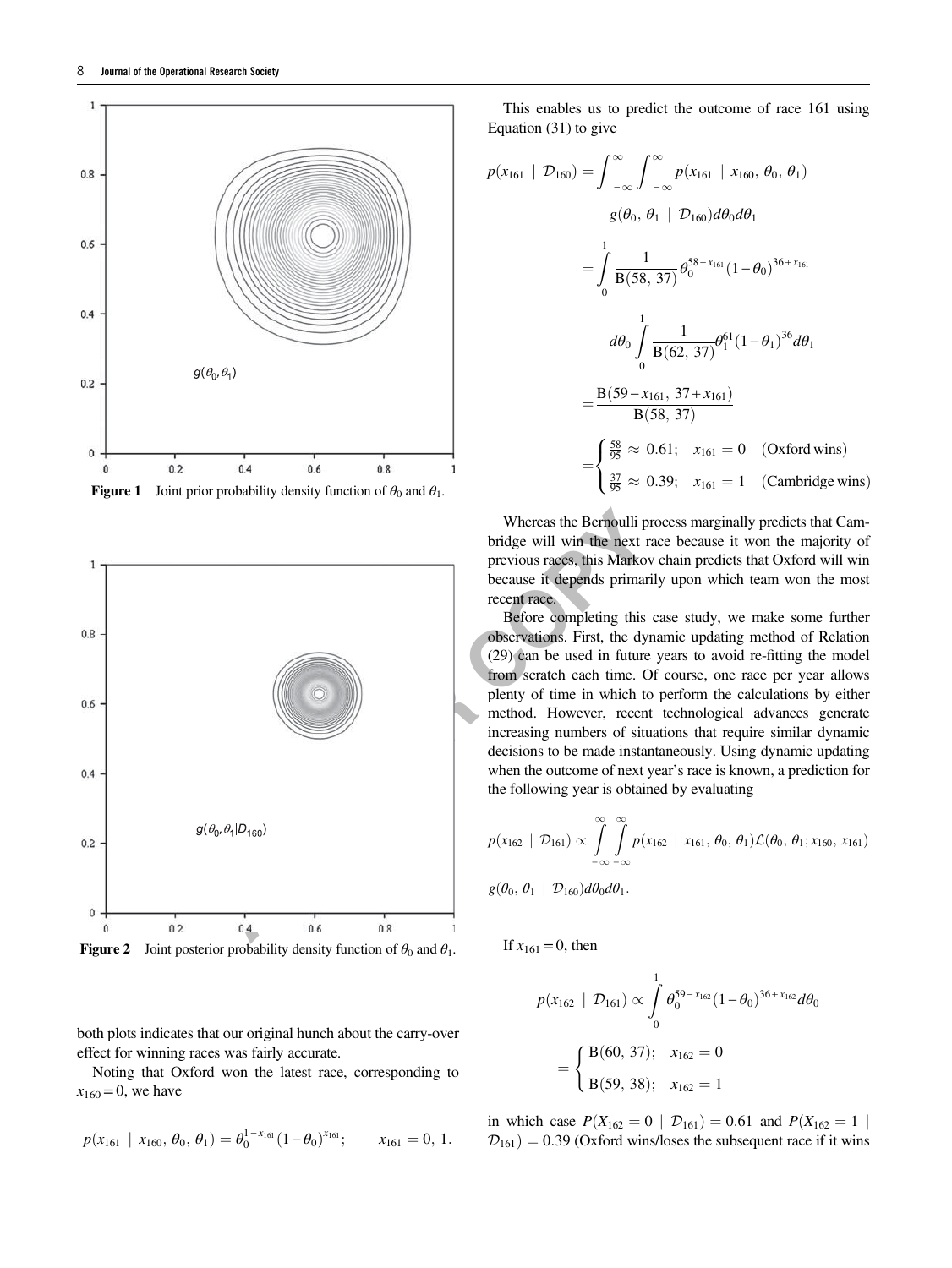<span id="page-9-0"></span>
$$
p(x_{162} | \mathcal{D}_{161}) \propto \int_{0}^{1} \theta_1^{61 + x_{162}} (1 - \theta_1)^{37 - x_{162}} d\theta_1
$$
  
= 
$$
\begin{cases} B(62, 38); & x_{162} = 0 \\ B(63, 37); & x_{162} = 1 \end{cases}
$$

in which case  $P(X_{162} = 0 \mid \mathcal{D}_{161}) = 0.37$  and  $P(X_{162} = 1$ <br> $\mathcal{D}_{161} = 0.63$  (Cambridge loses/wins the subsequent race if  $\frac{1}{102}$  (Cambridge loses/wins the subsequent race if it  $D_{161}$  = 0.05 (Cambridge loses/wins the subsequent race if it wins the next race). Second, we note that one could also analyse the application in this case study by means of a time-series model or a state space formulation. The former would modify the Bernoulli process described above by introducing differencing or autoregressive terms to relate  $X_n$  to  $X_{n-1}$ . The latter would relate  $\theta_n$  to  $\theta_{n-1}$  more loosely than in the Markov chain considered here and in a similar manner as suggested for the badminton analysis of the preceding section. We plan to develop these ideas in detail for future presentation, in order to compare the predictive accuracies of the various modelling approaches.

#### 7. Conclusions

The prevalence of technology appears to be ever increasing in sport, as a result of which many strategic decisions and outcome predictions are required in real time, during the course of play and often with little time for deliberation and calculation. We note that the literature has concentrated on modelling 'betweengame' data and paid scant attention to 'within-game' data that arise when attempting to resolve this kind of problem. This paper reviews and categorises some of the most common modelling approaches in this context, based on discrete and continuous-time stochastic processes.

**EXERCT:** The mathemation and activation and activation and activation and the model of the model of the model of the model of the model of the model of the model of the model of the model of the model of the model of the For discrete-time situations with discrete outcomes, some useful stochastic processes identi fied are Bernoulli processes, discrete-time Markov chains and hidden Markov models. With continuous outcomes, suitable stochastic processes include Gaussian random walks, times-series models and state space models. For continuous-time situations with discrete outcomes, some useful stochastic processes identi fied are continuous-time Markov chains, renewal processes and non-homogeneous Poisson processes. With continuous outcomes, suitable stochastic processes include Wiener processes, gamma processes and stochastic differential equations. In particular, we find that discrete-time Markov chains and state space models are the most common approaches because of their simple formulations and ease of implementation. However, we note that continuous-time Markov chains and various point process offer some advantages in terms of physical justi fication and modelling flexibility.

We also consider dynamic learning and decision analysis for these stochastic processes. First, we propose simple procedures for specifying objective and subjective prior distributions for unknown model parameters. Then we demonstrate how to calculate the posterior distribution using sequential Bayesian updating for efficiency. We claim that this provides a natural analytical framework that is easy to implement and leads to accurate decisions. We discuss two types of decision in this paper: outcome prediction and strategy selection. The former involves updating the posterior predictive distribution of the outcome measure dynamically, while the latter involves selecting the strategy that maximises posterior expected utility interactively during the course of play.

Finally, we present an interesting case study that illustrates sequential Bayesian updating for a Bernoulli process and a discrete-time Markov chain, with outcome prediction as the ultimate aim. This is a preliminary analysis to demonstrate the preceding concepts in practice and is based on simple assumptions. Nevertheless, this application shows that the calculations are fairly easy to perform and shows how effective this approach can be. Suggestions are made for improving the analysis by extending the model, should this or a similar application be of particular interest.

In the author 's opinion, more research is needed to investigate time-varying vector outcomes in sport. Speci fically, are there any bene fits in adopting multivariate response distributions, taking account of robustness and increased parameterisation? Also, how might we choose among several possible forms of copula and how might we modify them dynamically to model dependence in random processes? Such modi fications might incorporate knowledge relating to a competing risks setting such as that in cricket where a batsman can be out by good bowling, bad batting or random misfortune. Clearly, the study of stochastic processes in sport is itself dynamic and we must update our knowledge continually using the latest published research.

#### References

- Barnett T and Clarke SR (2005). Combining player statistics to predict outcomes of tennis matches. IMA Journal of Management Mathematics 16(2): 113–120.
- Bernardo JM and Smith AFM (1994). Bayesian Theory. Wiley: Chichester.
- Boat Race Company Ltd (2014). Men 's boat race results, [http://](http://theboatrace.org/men/results) theboatrace.org/men/results, accessed 24 September 2014.
- Box G and Jenkins G (1970). Time Series Analysis: Forecasting and Control. Holden-Day: San Francisco.
- Brillinger DR (2007). A potential function approach to the flow of play in soccer. Journal of Quantitative Analysis in Sports online publication, 18 January, doi[:10.2202/1559-0410.1048.](http://dx.doi.org/10.2202�/�1559-0410.1048)
- Cattelan M, Varin C and Firth D (2013). Dynamic Bradley-Terry modelling of sports tournaments. Applied Statistics 62(1): 135-150.
- Clarke SR (1988). Dynamic programming in one-day cricket—Optimal scoring rates. Journal of the Operational Research Society 39(4): 331 –337.
- Clarke SR and Norman JM (1998). When to rush a 'behind ' in Australian rules football: A dynamic programming approach. Journal of the Operational Research Society 49(5): 530 –536.
- Congdon P (2003). Applied Bayesian Modelling. Wiley: Chichester.
- Crowder M, Dixon M, Ledford A and Robinson M (2002). Dynamic modelling and prediction of English football league matches for betting. The Statistician 51(2): 157-168.